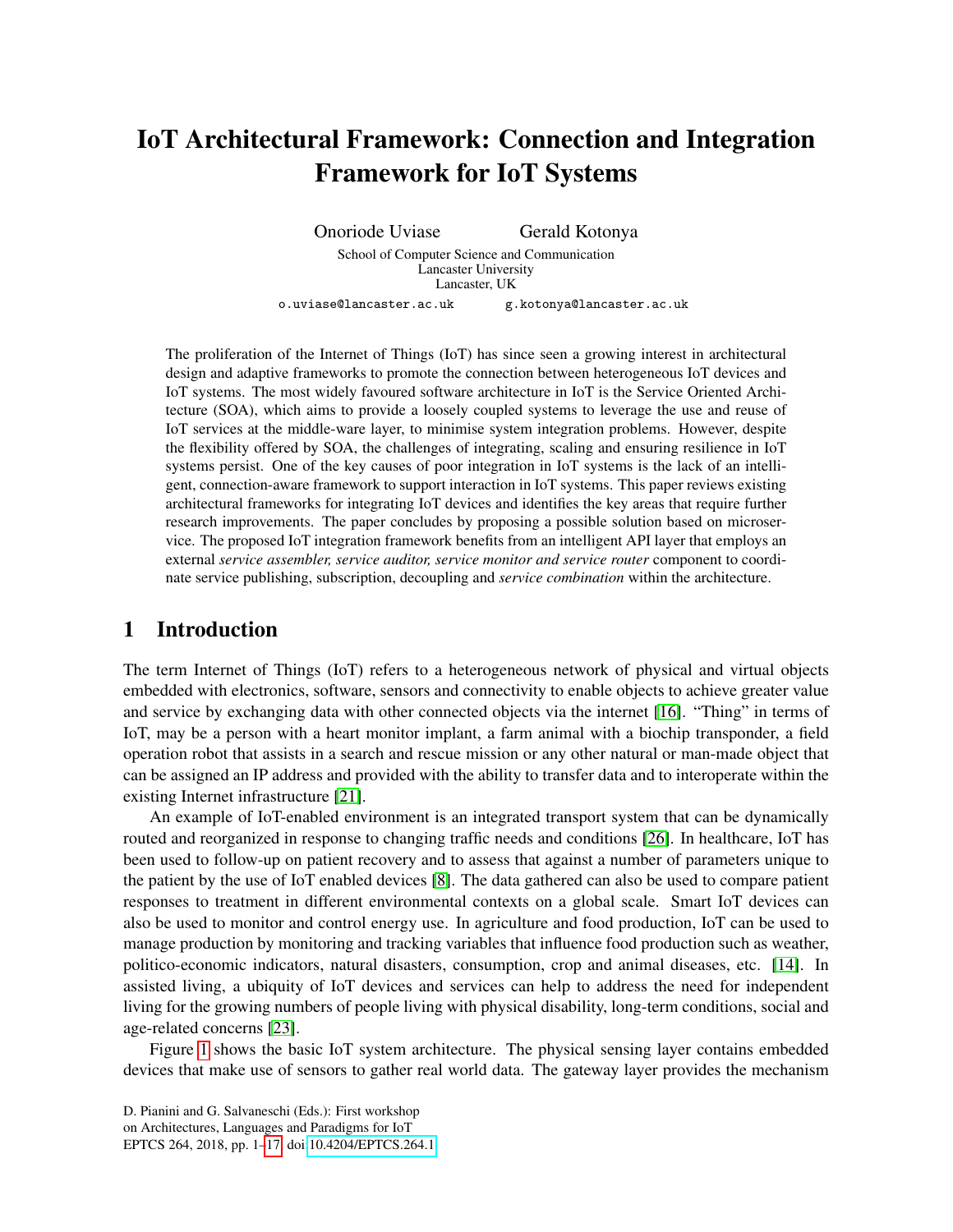<span id="page-1-0"></span>

Figure 1: IoT Basic Architecture

and protocols for devices to expose their sensed data to the Internet (e.g. Wi-Fi, Ethernet, GSM, etc.). The middle-ware layer facilitates and manages the communication between the real world sensed activities and the application layer. The application layer maps onto applications that can be used by the consumer to send commands to real word objects over the Internet via mobile applications, webapps, etc.

IoT is a rapidly growing trend within major industries. In 2015, Samsung anticipated that 90% of its products will be IoT enabled by 2017 [\[3\]](#page-14-0) and its entire product by 2020. Gartner also envisions an accelerated increase in IoT devices estimating about 21 billion of devices being IoT enabled by 2020 [\[2\]](#page-14-1). The size and heterogeneity of the predicted growth adds extra complexity and urgency to the extant connection and integration problem [\[7\]](#page-14-2). Furthermore, IoT systems are likely to be distributed across different application domains and geographical locations creating hidden dependencies across domains, platforms and services. This has serious implications on how IoT systems are developed and evolved. Thus, the need for an intelligent, connection-aware framework has become a necessity.

Service Oriented Architecture (SOA) offers a powerful framework for supporting the connectivity, interoperability and integration in IoT systems, it forms the backbone of present day IoT frameworks. While SOA goals are to primarily enhance IoT application interoperability, its monolithic usage in recent IoT frameworks further amplifies the problem of scalability especially with the enormous number of predicted "*things*". IoT systems tend to expand and with time, a capable SOA framework becomes too immovable to handle system extensibility. Microservice aims to fragment different IoT systems based on the System of Systems(SOS) paradigm to adequately cater for system evolution and extensibility. This paper reviews current IoT integration frameworks and proposes a partly explored, but promising solution to the problem of poor service integration, scalability, extensibility and fault tolerance in IoT.

This paper is organized as follows: Section 2 will contain the motivation and challenges in IoT architecture. In Section 3, we will present some requirements for IoT framework design and review a number of prominent IoT frameworks. Section 4 will discuss our approach to designing an IoT framework to support device connectivity, integration, interoperability, fault tolerance and scalability. In Section 5, we conclude our paper.

### 2 Motivation and Challenges

Interoperability refers to the ability of disparate IoT devices and services to exchange information and to use the information that has been exchanged. Current IoT initiatives focus largely on applications and devices that address disparate needs, but provide little scope for interoperation and connection. They lack a shared set of terms for describing services, service constraints, and service strategies. This reduces overall system visibility, creates redundant functionality, redundant services, presents problems for change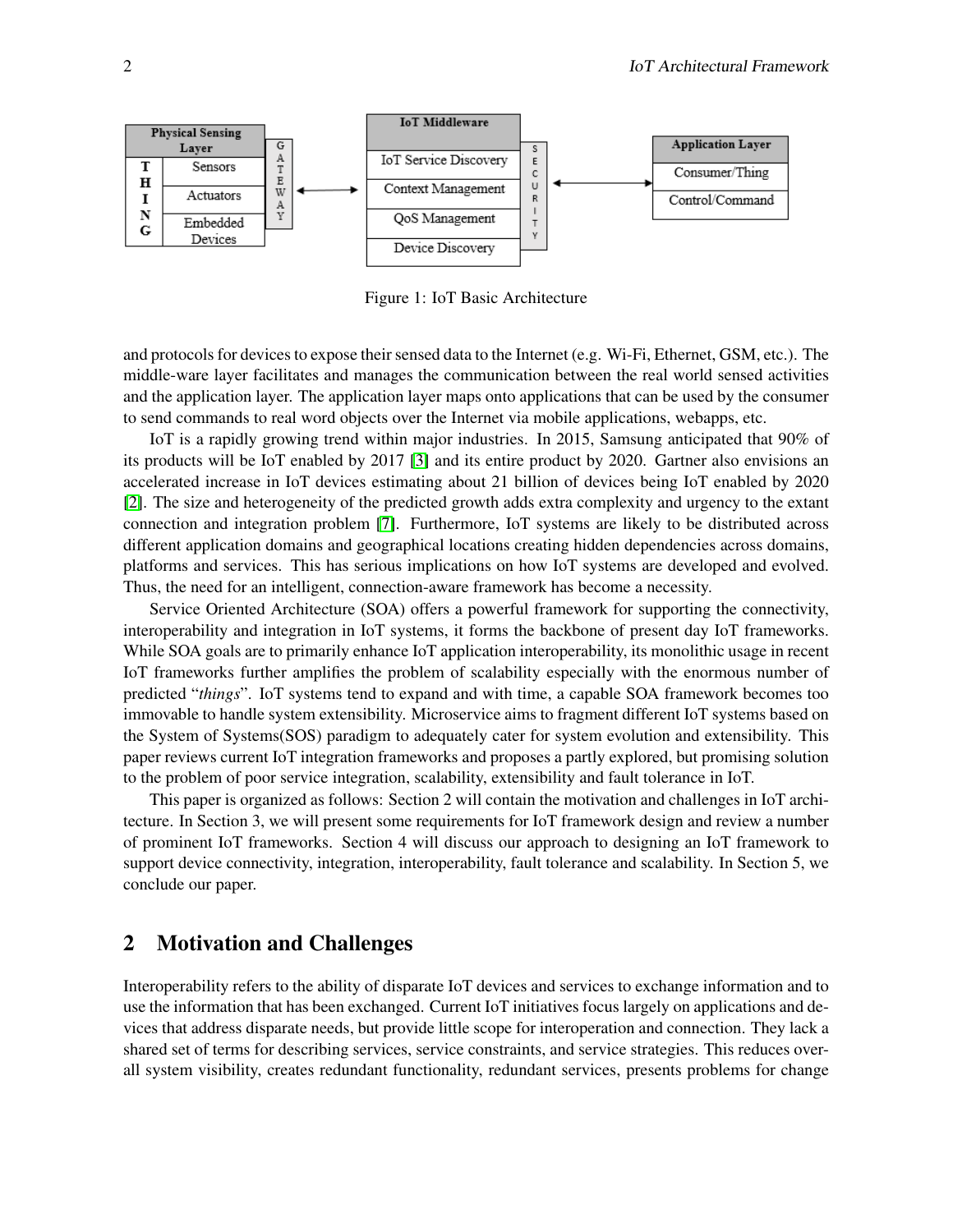management and limits the scope for resource coordination and reuse. IoT solutions need to support connection and interoperability as a *building block* to provide mechanisms, processes and security that enable disparate devices and services to be joined up. The benefit is that IoT devices and services can interact with each other and create greater efficiencies, improve ease of use, provide better capability, greater choice, lead to economies of scale and potentially lower unit cost [\[13\]](#page-15-5). Poor interoperability and connection are exacerbated by a number of factors including:

- *Lack of standardized description of services*. Presently, there is still the lack of standards for naming convention of IoT device services, data information and description. This has posed a great challenge in the issue of integration. Recent trends in context awareness and data management have applied the semantic web technologies of Ontology Web Language (OWL) but still, there exist no standard methods to describe IoT services both at the high and low semantic level [\[10\]](#page-15-6). We have thus seen these naming conventions been disparate as a result of cultural, social backgrounds or coding habits whereby different terms are used to represent similar or the same entity. The solution of integrating heterogeneous IoT will largely benefit from integrated modelling techniques to provide appropriate knowledge acquisition and representation of the IoT domain.
- *Poor context-awareness for services*. The lack of adequate semantics for appropriate service context description is still evident in recent IoT system design. Current IoT systems suffer from insufficient context awareness of services due to inexpertly modeled semantics proliferating various unevenly distributed ontologies and incoherent semantics for services [\[24\]](#page-15-7). For a proper contextaware data processing in IoT domain, new approach should be utilized to modelling and designing rule engines for services.
- *Poor device service classification*. Several IoT systems utilize cataloguing of device services based on the device categorization. This type of practice attributes service to devices based on the unique identifier of both devices and services [\[25\]](#page-16-2). These services are made discoverable if an inquest is made to the service or device identifier. In IoT systems, this practice has long aided device discovery and service discovery but from an M2M viewpoint, service discovery is still unconvincing thus, if a device fails and is absent from the system it logs it as an unavailable service even if the same service with different unique identifier is provisioned for by another device. There has to be a new approach to service classification to accommodate such dynamic discovery of services.
- *Poor information visualisation and analysis*. Current initiatives provide little scope for tailored data collection and visualisation. Tailored data visualisation and analysis from an object's activities and environment can provide invaluable insight into the well-being and the continued adequacy of the system [\[9\]](#page-15-8).

## 3 IoT Frameworks

For an IoT framework to be reliable and dependable, some minimal set of measures should be satisfied to achieve integration and interoperability in IoT. These frameworks span across the IoT research communities ranging from academic research to organisational research which focus on integrating things in IoT. Since IoT paradigm itself is still in evolving state, we propose a set of minimal measures to be satisfied by IoT frameworks for integration. These are:

• *Contract decoupling*: An IoT system contains heterogeneous devices with disparate communication protocols. An integration framework should be competent enough to efficiently handle contract decoupling. Contract decoupling is the ability of service consumers and service producers to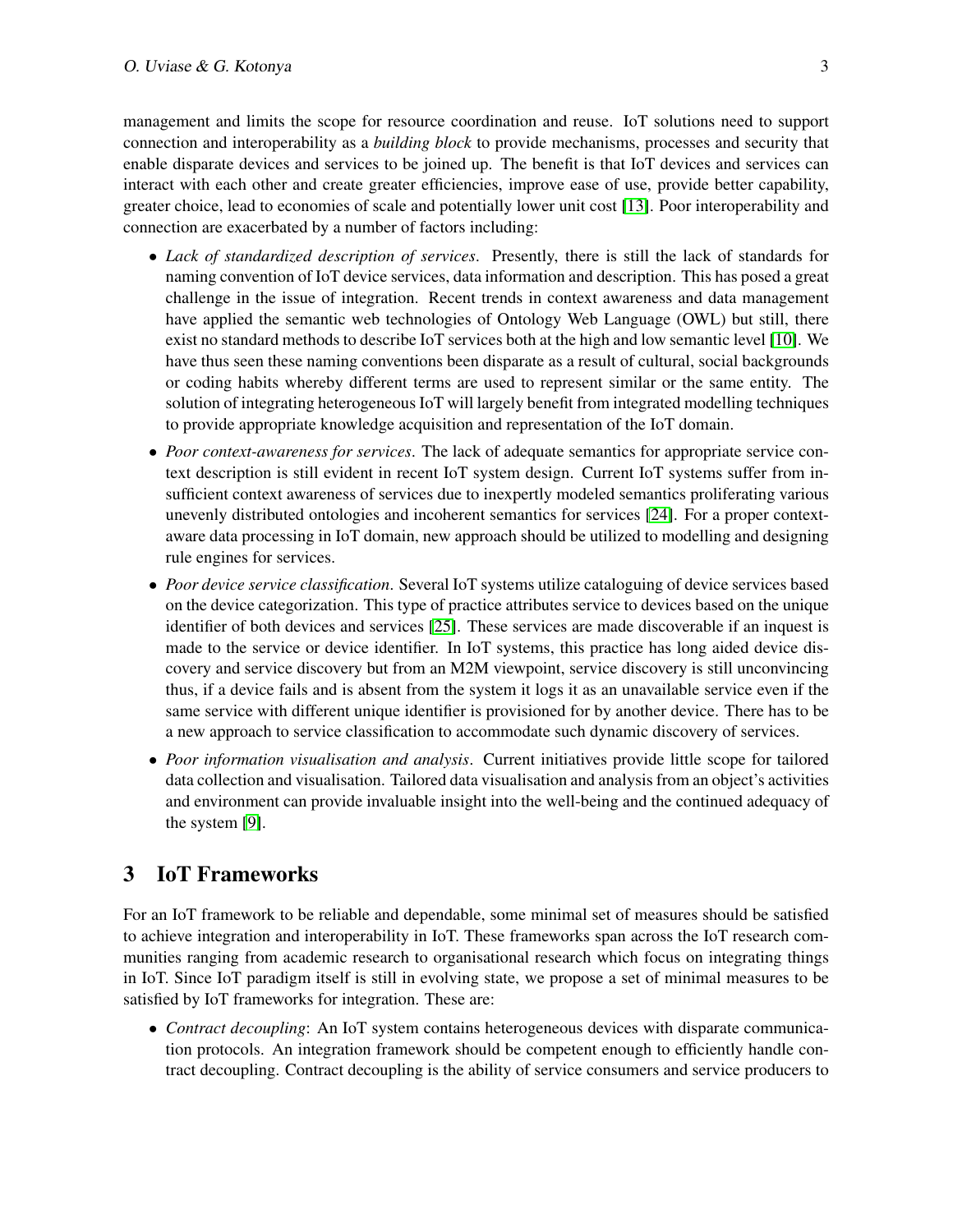independently evolve without terminating the contract between them [\[19\]](#page-15-9). For example, a service might be in a JSON format and the service consumer needs an input in XML. The framework should provide support to transform the message to the format that fulfils the contract between them.

- *Scalability*: Given the evolving nature of IoT and the predictions and calculations by [\[3\]](#page-14-0) and [\[2\]](#page-14-1), an efficient integration framework should be scalable and evolvable enough to support the billions of things soon to be connected to the internet.
- *Ease of testing*: An integration framework should support ease of testing and debugging. It should provide support for debugging defects and failures, integration testing, component testing, system testing, compatibility testing, installation test, functional and non-functional testing, performance testing and security testing.
- *Ease of development*: An IoT integration framework should provide a means of easy development for developers. The framework should exclude all complexities and provide proper documentation for non-developers and developers with basic programming knowledge to easily understand the internals of the framework.
- *Fault tolerance*: An IoT system has to be dependable and resilient. An intelligent integration framework should effectively handle faults as IoT devices can eventually toggle between offline and online states. The framework should provide self-healing mechanisms for transient faults (network faults, node level faults, etc.), unauthorised access error, server crash failure, omission failure (when the server does not receive incoming requests from client), timing fault, etc.
- *Lightweight implementation*: Integration frameworks should have a lightweight overhead both in its development and deployment stage. It should be lightweight and easy to install, uninstall, activate, deactivate, update, versioning and adaptable.
- *Service coordination*: Service coordination is the orchestration and choreography of services. Service orchestration is the coordination of multiple services by a mediator acting as a centralised component. Service choreography on the other hand, is the chaining of services together to execute a particular transaction. Integration frameworks should support at least either or both to achieve reliability.
- *Inter domain operability*: The framework should further be extensible to support inter domain communication. For example, in a smart car domain, an integration framework should also provide support for communication and interaction with traffic lights, road closure, etc. belonging to a smart city domain.

Regardless of the research community or disparity in research, they all aim to achieve extensibility, flexibility, scalability, design reuse and implementation reuse. The next sub-sections will present an overview of some IoT frameworks.

### 3.1 Eclipse Smarthome Framework

The Eclipse Smart Home (ESH) framework is designed for ease of resolution of IoT system and problems by developers who benefits from its interfaces, automation rules, persistence mechanism, and its SOA implementation [\[1\]](#page-14-3). The ESH is a connection and integration framework for IoT smart home domain and it is independent of the connectivity features of the hardware but rather, makes emphasis on the implementation of a *connector* to the framework. This connector is called *binding* and is expected to be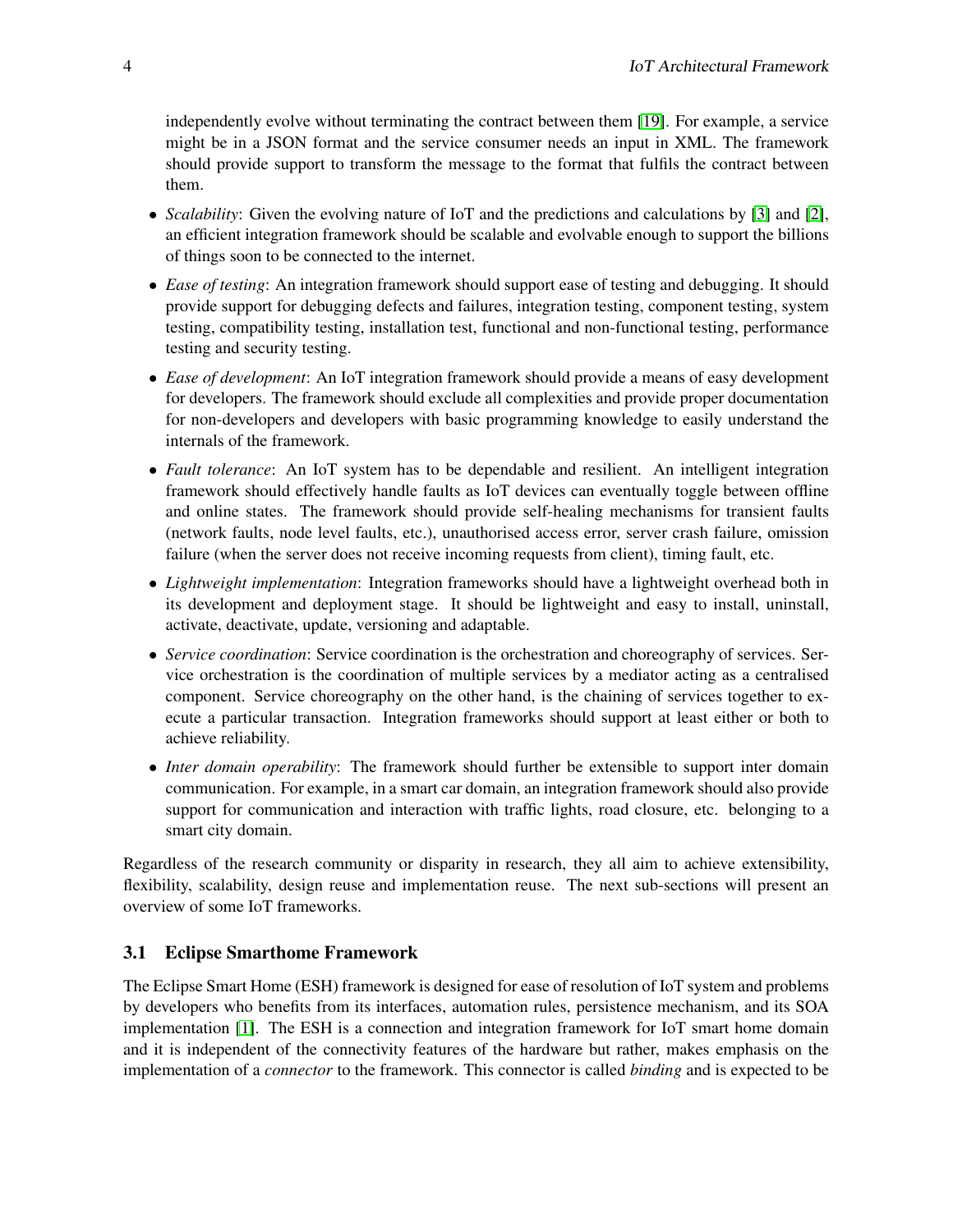implemented at least once and only once for a particular communication protocol. The ESH has become largely famous as it is open sourced and thus, widely implemented as a smart home solution by a large market. This has contributed to its extensive number of shared API available for a range of commercial products [\[1\]](#page-14-3).

The ESH is explicitly fixated on home automation and it is built on five major stacks [\[4\]](#page-14-4). These are:

- *Operating System*: This is the core support for the basic functions of the computer. The ESH equably runs on Linux (Ubuntu, Yocto-based Linux distribution), macOS and Windows.
- *The Application Container or Runtime Environment*: It is fully written in Java and uses the OSGi Runtimes (Eclipse Equinox) together with Apache Karaf and bundles it with Jetty HTTP server.
- *Communication and Connectivity*: The wide acceptance of ESH has seen its vast implementation thus, providing connectivity and communication between numerous off-the-shelf home automation products. Examples are, Belkin WeMo, Philips Hue, Sonos, etc. As its focus is specifically to home automation, it therefore provides support for offline communication capabilities within the "Intranet of Things" paradigm.
- *Data Management and Messaging*: The SOA approach of the ESH framework sees its implementation of an internal "*Event Bus*". This bus is accessed and exposed externally through implemented protocol binding e.g. SSE or MQTT. The structure of the ESH also provides a persistence mechanism for database storage and also a rule engine to orchestrate runtime behaviour of things.
- *Remote Management*: The ESH framework is designed to make provision for remote monitoring, firmware update and configuration of connected devices.

The ESH primarily functions as a piece of software incorporated into hardware to provide a collective point for coordination of the connectivity of things between each other and to an external network. The ESH framework was incorporated and implemented by openHAB to provide open source software to ease IoT application development.

### 3.2 Calvin Framework

The Calvin framework [\[18\]](#page-15-10) is a hybrid framework of both the IoT and Cloud programming models to explicate the complexity of distributed computing, diverse programming languages and communication protocols. The framework is developed by consolidating theories from *Actor model* and *Flow Based Computing*. It divided the IoT application development into four separate and sequentially executed aspects which are:

- *Describe*: In a primitive sense, Calvin characterises an *actor* to consist of actions, communication ports and conditions that could trigger an action. These actors communicate with each other via the communication ports by exchange of tokens. In Calvin, the actors are software components mirroring: devices, services and computations. In the "describe" aspect, developers detail and express the actions, input/output relations and the preconditions required to trigger an action of an actor. It is also necessary in this aspect to prioritise the order between actions while separating the actor from the resources it represents in other to enhance the speed of shifting an actor from one runtime to another.
- *Connect*: The next phase is to connect the ports of the already described actors by using a lightweight intuitive and declarative language called the *CalvinScript*. The parameters needed by the actors are included and their pattern of connection initialised in this aspect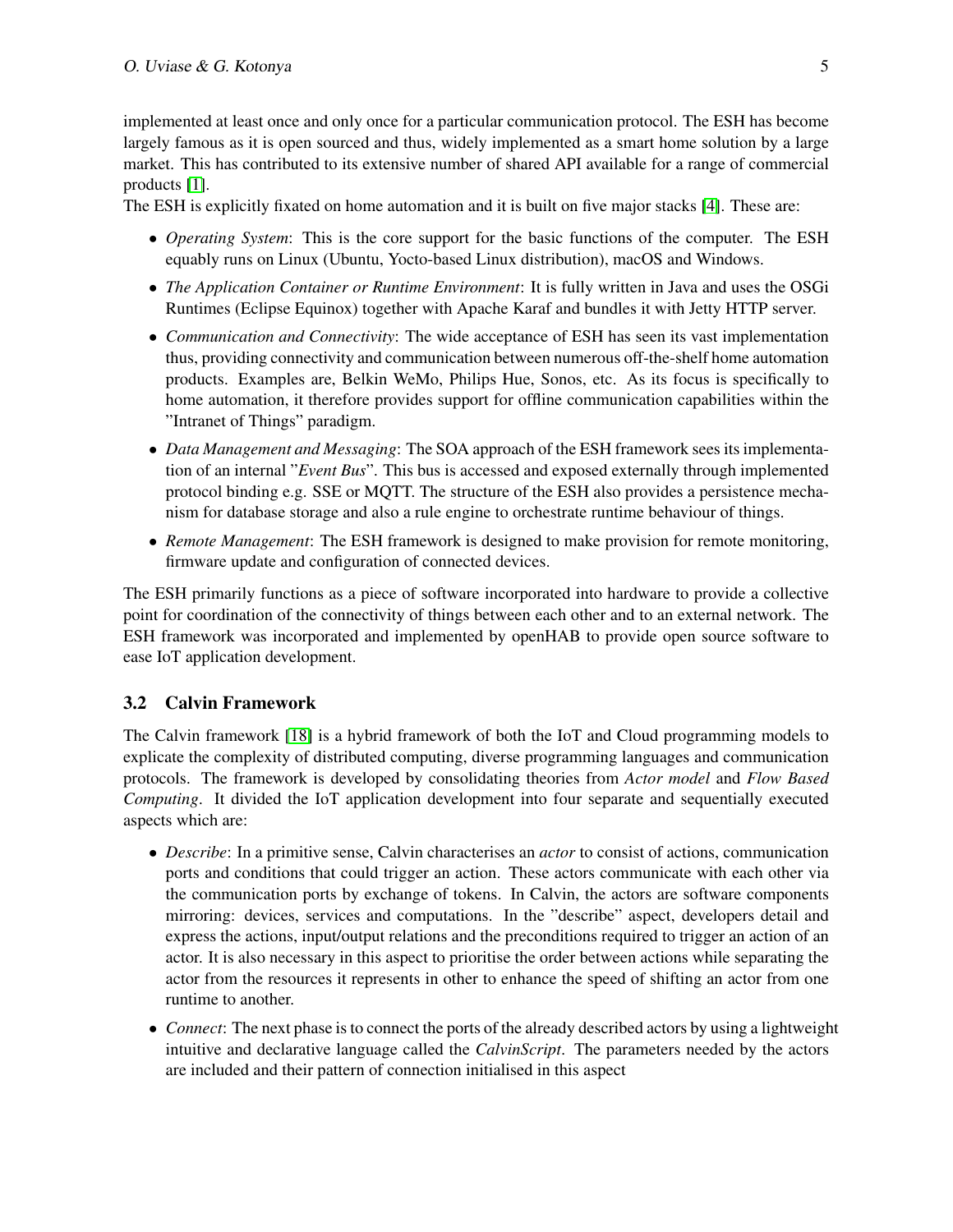- *Deploy*: This aspect focus on the deployment of the described and connected component in a distributed runtime environment. Actors described and connected are lightweight thereby enabling migration between a mesh network of runtimes. The "deploy" aspect improvises a simple deployment pattern by passing the application script of an intended application for deployment into the runtime environment. The application script is always deployed to the closest accessible runtime. The runtime is then instantiated and all actors connected locally. Due to the distributed nature of the implemented runtime environment, actors can manoeuvre across accessible runtimes based on: locality, performance requirements, connectivity requirements and resources. In this aspect, the prescribed deployment algorithm takes into consideration some factors that may affect or influence the performance of the application, workload on existing actors, network congestion and runtime overload.
- *Manage*: This aspect involves the management of migrating actors between runtimes, error recovery, scaling, resource usage and updates by the distributed execution environment.

The Calvin framework combines both IoT and Cloud models by designing the IoT system to leverage on the Cloud system to perform complex calculations and computations which are rarely possible with resource constrained actors. The framework thus prescribes a runtime API for connection and communication between runtimes and actors. The Calvin framework model propounds a distributed runtime environment and exhibits multi-tenancy as actors can share runtimes with actors from other applications. It also supports restrictions of high resource consuming actors at the "*manage*" aspect. For example, image processing actors may sometimes be fully restricted or limited from a runtime.

### 3.3 SOCRADES

SOCRADES [\[20\]](#page-15-11) is a service –oriented based integration architecture which provides generic components to aid the modelling of well detailed processes. It targets smart objects in manufacturing domain, which represents their behaviour as web services so as to enhance their capabilities. SOCRADES incorporates the pattern, concept and code of SIRENA [\[6\]](#page-14-5) (a European Union funded project) to propose and design an integration infrastructure for web service and a framework for device supervision and life cycle which flawed in SIRENA.

SOCRADES is composed of four main parts which are the *Device layer*, *SOCRADES middle-ware* (comprising of two sub parts, *Application part* and *Device Service part*), *xMII* and *Enterprise application*.

- *Device Layer*: This layer consists of devices that are web service enabled and they connect to the SOCRADES middle-ware layer using the Device Profile for Web Service (DPWS) model.
- *SOCRADES Middle-ware*: Devices in the device layer can connect to the Enterprise Application as they support web service. The SOCRADES middle-ware serves as a bridge between the device layer and the enterprise application. The main aim of this component is to simplify the management of devices in the device layer. Some other features and components of the SOCRADES middle-ware are: access to devices, service discovery, device supervision, service life cycle management, cross-layer service catalogue, and security support (optional). The SOCRADES middleware component also extends the functionality of the xMII component to other components and vice versa.
- *xMII Component*: This component is a System Applications and Products(SAP) in Data processing product: SAP xApp Manufacturing Integration and Intelligence (SAP xMII). It has features for: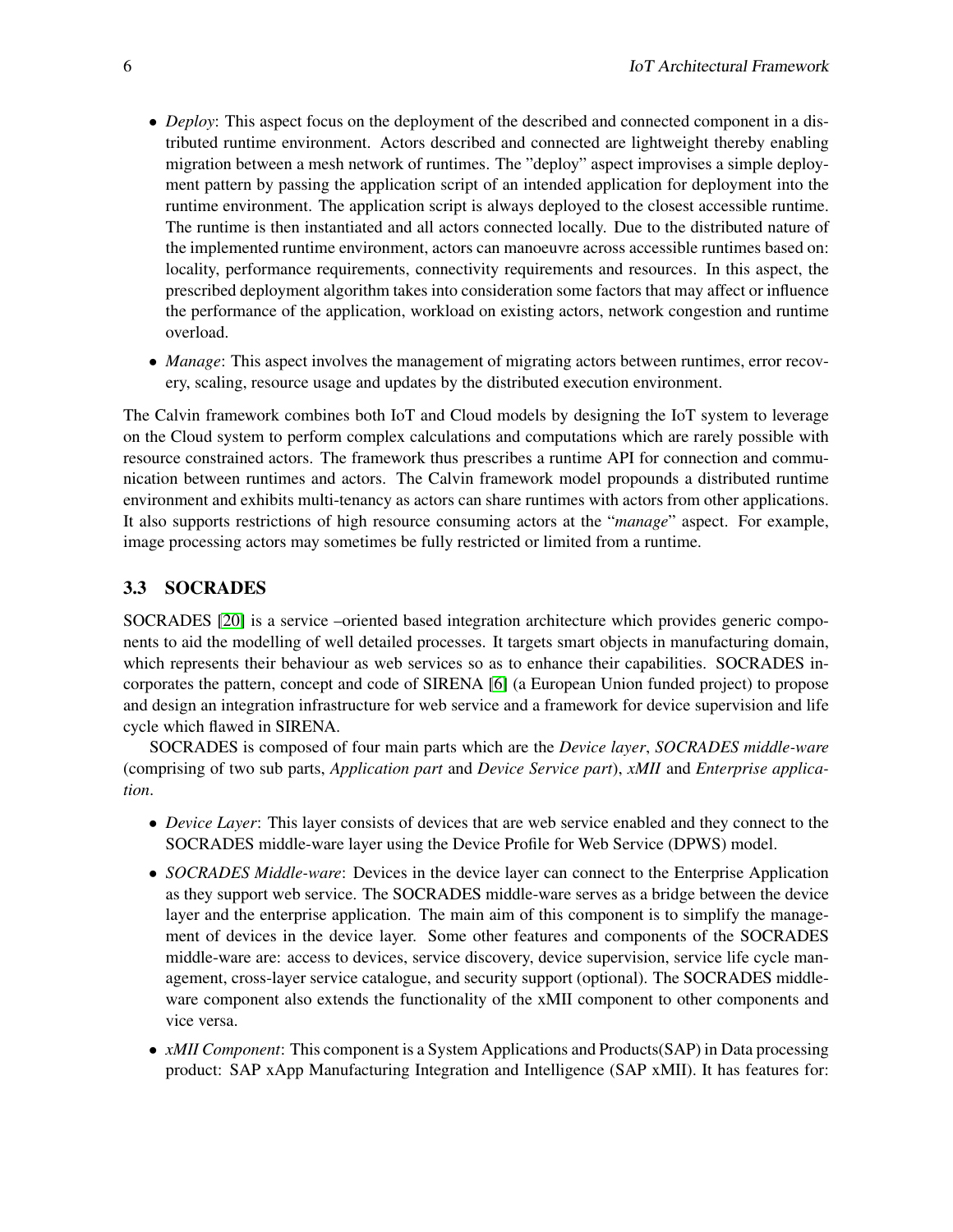non-web service device enabled connectivity, visualisation service, graphical modelling, execution of business rules and connectivity to earlier SAP software via specific protocols. This component is integrated into the GUI of the Enterprise Application in a mash-up form by generating rich web content to suit the purpose.

• *The Enterprise Application*: This component consists of a GUI which exposes the system to the users. It receives data from the xMII component via specific protocols or by integrating xMII web content with the Enterprise Application GUI.

SOCRADES is practically a web service integration architecture designed to support device connectivity and integration into an enterprise application such as in an ERP system. It is concisely based on the SOA paradigm.

### 3.4 AllJoyn

AllJoyn [\[5\]](#page-14-6) is an open source framework targeting the connection and integration of things irrespective of their communication module, operating system and manufacturers. The framework provides a proximal network discovery between devices by abstracting out the details of the physical transport and providing a simple-to-use API for connecting things. Thus, the complexity of discovering nearby devices is handled by creating sessions (multiple sessions, point-to-point or group sessions) between devices for secure communication between them. The AllJoyn framework consists of some implemented common services and interfaces used by developers to integrate variety of devices, things or apps. The framework relies optionally on cloud services as it runs on a local network. This enables devices and apps to communicate within the network with only one gateway agent designed to connect to the internet. This in turn reduces security threat and the number of devices exposed to the internet threats. The framework comprises of two major components: *AllJoyn Apps* and *AllJoyn Routers*. These components can both dwell on the same or different physical device.

- *AllJoyn Apps*: The Apps is a component of the framework that communicates directly with the AllJoyn Router and communicates with other Apps via the router. The AllJoyn App comprises of sub components which are the: *AllJoyn App Code, AllJoyn Service Framework* and *AllJoyn Core Library*.
	- *AllJoyn App Code*: This holds the logic for the AllJoyn Apps. It provides access to the AllJoyn Core API by connecting it with the AllJoyn Service framework or the AllJoyn Core Library components to provide such access.
	- *AllJoyn Service Framework*: This is the component that implements the common services such as on-boarding a new device for the first time, sending notifications and controlling a device. These services allow the communication and interoperation between apps and devices.
	- *AllJoyn Core Library*: This component provides access to the API for interaction with the AllJoyn network. It provides support for: session creation, object creation and handling, interface definition of methods, properties and signals and service/device discovery and advertisement.
- *AllJoyn Routers*: This component facilitates the communication between different Apps component. The AllJoyn framework comprises of three common pattern of communication between Apps and Routers.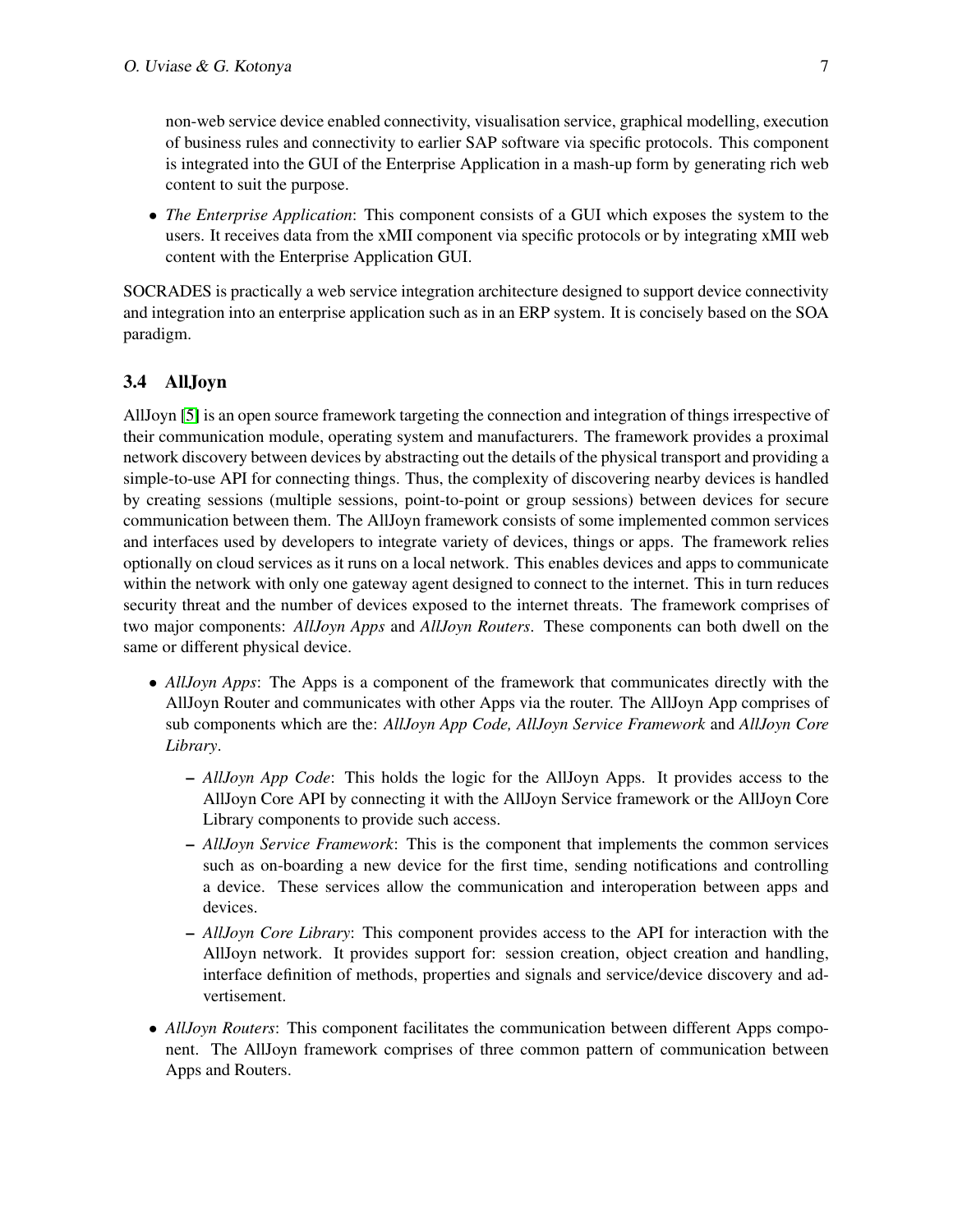- *Bundled Router*: Here, the Router is bundled with an App based on a one to one relationship.
- *Standalone Router*: The Router is run as a standalone process on a system and it allows the connection to multiple Apps on the same device as the Router. This ensures that devices consume less overall resources.
- *Router on a different device*: The Router is run on a different device allowing connections from Apps. This is used for embedded devices that are resource constrained and thus, will utilise the "*Thin*" version of the AllJoyn framework so as to contend with their limited resources.

The AllJoyn framework concisely pursues a common ground for the connection, interaction and integration of things, devices and apps regardless of their individual OS, programming language and manufacturers.

### 3.5 FRASAD

The FRASAD [\[17\]](#page-15-12) is a development framework aimed at allowing developers design their IoT applications using sensor node domain concepts. This concept is model driven and as such the application code is generated from the designed model via a transformation process. The FRASAD (FRAmework for Sensor Application Development) framework is an extension of [\[22\]](#page-15-13) by the addition and integration of two layers to the existing sensor node architecture. These two additional layers are the *Application Layer* (APL) and the *Operating System Abstraction Layer* (OAL). The essence of these two layers is to magnify the level of abstraction and thus concealing the lower levels. To achieve this, the framework employs the use of a robustly designed Domain Specific Language (DSL) to model the sensor nodes and separate the operating system from the application. The OAL is then contracted to explicate the modelled application based on the specific operating system for implementation. The OAL can be seen as an application generator: its core function is to generate the application code to be deployed in the targeted platform. The FRASAD framework inherently follows the *Model Driven Architecture* (MDA) approach by adopting three models/levels of abstraction. They are:

- *The Computation Independent Model* (CIM): used to represent the actual information without exposing the structure of the system or the technology used for its implementation.
- *The Platform Independent Model* (PIM): This is the model that houses the application logics and requirements.
- *The Platform Specific Model* (PSM): The PIM is translated to the PSM based on the specific operating system of implementation, using a specifically designed DSL for mapping processes. The PSM is operating system specific and may use languages supported by the operating system.

FRASAD in summary, is a framework which uses a multi-layered MDA with interaction between layers via some predefined interface. It utilises the node-centric model to facilitate the programming of individual sensor nodes using its rule-based programming model.

### 3.6 ARIoT

The ARIoT framework [\[12\]](#page-15-14), consolidates the technology of *Augmented Reality* (AR) by slightly extending the IoT infrastructure. The core of the framework is to: dynamically identify IoT targeted objects within proximity of an IoT space, recognition and tracking of IoT objects feature information (examples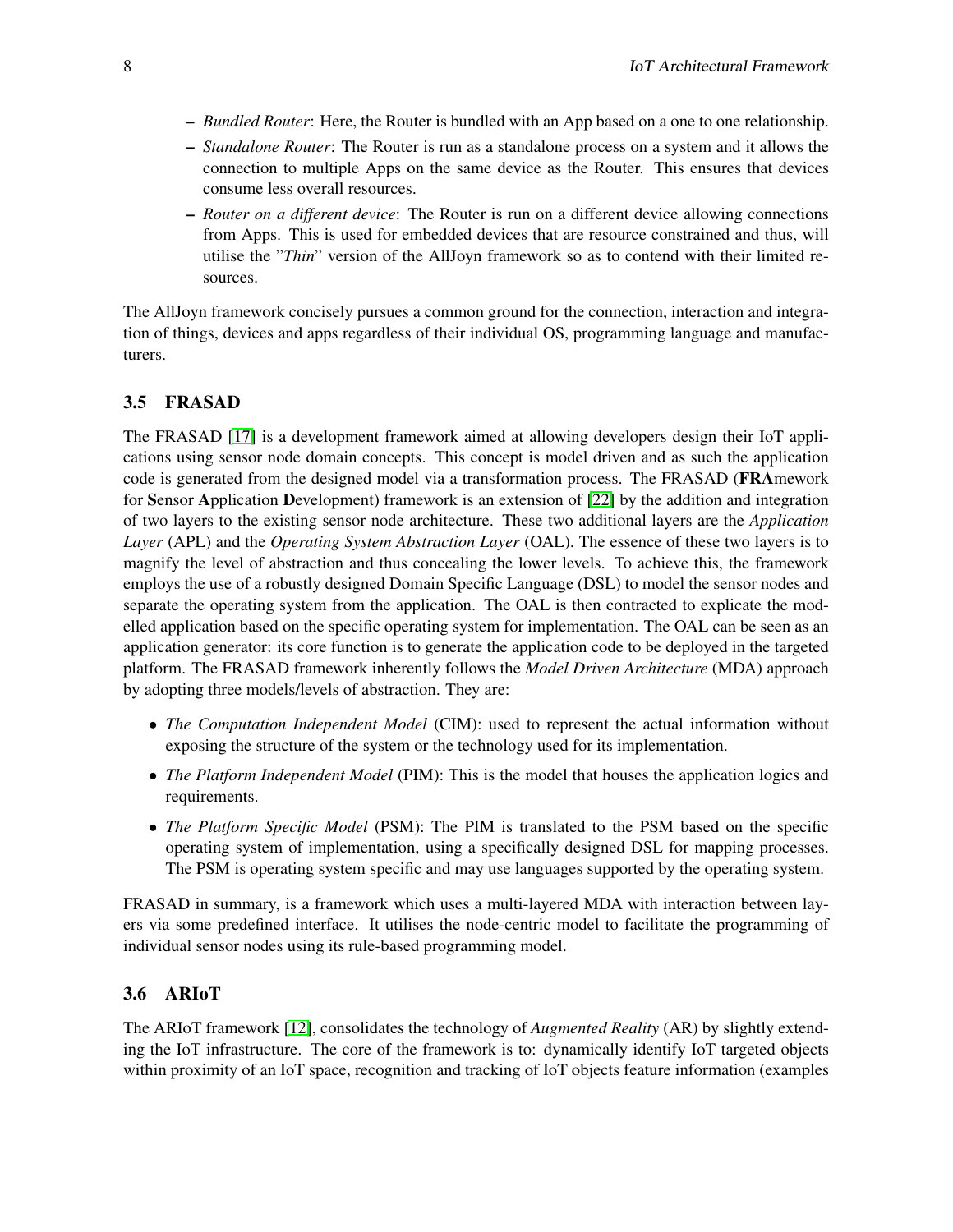are, object id, attribute values, object manufacturers, etc.) and augmenting the interactive contents of the IoT object as services to a client.

In this framework, IoT objects are set up to hold feature information and contents for services. An AR client system (e.g mobile phone) employs the AR technology to detect nearby IoT objects that meets the set-up criteria, through a defined standard wireless service discovery protocols. After the IoT object is identified via a standard protocol, there is message exchange between the AR client and IoT objects to further identify and filter out objects based on their distance and perspective (relative distance from other objects or their direction relative to the AR client). The AR client can then use the features and contents information from the exchanged message to track targeted objects, and augment the *contents* on the clients' display screen. Individual IoT objects are independently attributed to their own recognition and tracking mode i.e. IoT object 1 may send information for Speeded Up Robust Features (SURF) algorithm for tracking and IoT object 2 can use a different model/algorithm for tracking.

In summary, ARIoT integrates AR technology into the IoT infrastructure to provide a much friendlier environment to select target objects and subject them to control, interactions and tracking. The AR client is mostly a mobile device which contains an implemented algorithm to identify, recognise and track IoT objects via predefined standard protocols. This framework improves on scalability by eliminating the use of a central server via AR client, allowing IoT objects to directly communicate and exchange information on a need to know basis.

#### 3.7 AVIoT

The AVIoT [\[11\]](#page-15-15) is an IoT framework for visualising and managing IoT objects present in a specific environment (e.g. a smart home). This framework aims to allow users to apply its web-based visual authoring tools to abstract and program the behaviour of IoT things. Hence, end users can easily monitor and define the behaviour of IoT things without prior internal knowledge of the architecture or connection system of the sensors. The AVIoT framework is proposed to allow visual configuration and management of things within an IoT environment with ease. This framework follows a principled process of: Abstraction of Sensors and Actuators, Interactive IoT Visualisation, and Interactive IoT Authoring.

- *Abstraction of Sensors and Actuators*: In this process, physical things that are present in an IoT environment are abstracted and virtualised to interact with other virtual things by defining it as a node. This node will be defined based on the generic features of things such as name, type of thing, type of visualisation, position, children (if any) and functional string behaviour (contains a script code which can be assessed at runtime). Things are abstracted and virtualised to contain *physical sensors, virtual sensors, virtual actuators* and *physical actuators*. While physical sensors and actuators are the real-world things, the virtual sensors core function is to detect events of significance which the end user has expressed interest in. The virtual actuators' core function is to adapt the end user pre-defined behaviour to the physical actuators. The virtual actuators do not hold values like the virtual sensors, rather, they trigger the actions of the physical actuators. The interaction between the abstracted components follows the order of *physical sensor ->virtual sensor ->virtual actuator ->physical actuator*.
- *Interactive IoT Visualisation*: This is the visualisation of virtual things within the IoT environment to promote the management of physical things. This phase uses a *client* – web browser or web application and a *server* to facilitate the visualisation and management of virtual things. The assumption is that the server has identified the devices and holds information on their various connectivity modules. The server is also used as storage for information with regards to visualisation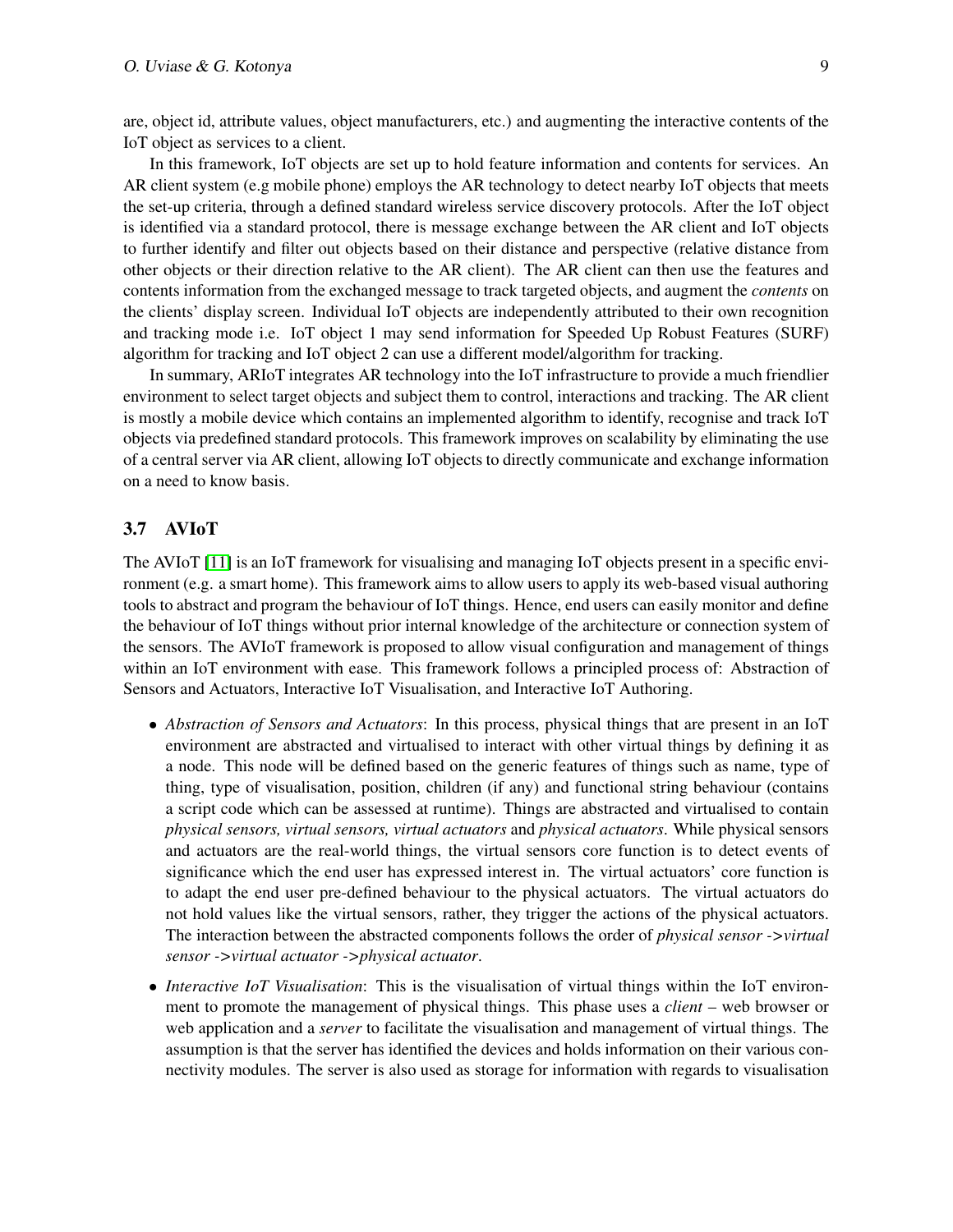and authoring of things. This phase exploit REST as the interface for communication between the client and server. For 3D visualisation, the server holds a virtual plan of an indoor environment in their 3D model state. This can be queried by a running client to provide a 3D visualisation of things at runtime. The 3D visuals are rendered like wire frames and visual icons are displayed based on the location of the physical things to identify sensors and actuators.

• *Interactive IoT Authoring*: In this phase, virtual things can be edited, added, or deleted from the given set of physical things. Things can also be relocated by the end user to a different position and rediscovered in the new location by the server. The physical sensor interacts with the real world and outputs observed numeric data which is received by the virtual sensor. The major focus of the virtual sensors is on events (pre-configured) that are of concern to the end user. This information is translated and passed to the virtual actuator which then acts by triggering the appropriate action of the physical actuators.

The AVIoT is an IoT framework for visualisation and authoring of things in a smart environment by the end users. It is implemented on the web and fully focused on indoor IoT environments. The framework allows for end users to abstract and define things in order of hierarchy by utilising its web application tools for visualisation and authoring.

#### 3.8 Summary

Each of the IoT frameworks discussed, have applied various software architectures (MDA, SOA, etc.). The most prominent and productive architecture can be seen to be the SOA. SOA is somewhat beneficial in IoT integration frameworks as it provides contract decoupling and heterogeneous protocol sceptic interoperability.The frameworks reviewed have their disadvantages and advantages which are either attributed to the selected architecture to provide an IoT solution or the pattern of implementation. For example, The ESH has its strengths in providing support for heterogeneous communication protocols while providing means of creating "*bindings*" for new protocols. It supports a wide range of off-theshelf products, it is easy to develop and deploy. Regardless, the ESH is limited to smart home, it depends on an enterprise bus for message transport which may become a single point of failure, It has no support for merging services for example, if a device X requires a composite service of temperature and humidity, it has to make individual request for each of these services especially if the services is available on two different devices Y and Z. The ESH components are monolithically designed and makes it hard enough to fit into a larger system as a sub-system.

The obvious strength of the Calvin framework are, its flexibility due to the use of a cloud system. Despite this strength, the Calvin framework shows some limitations as, developers need to learn a new sketchy language, there is no service combination, no provision for service management and there is high threat to system security e.g. as actors migrate between runtimes, there is no sonsideration for security threat factor. Hence an actor whose security has been compromised will pose a threat to several other actors on different runtimes.

The SOCRADES framework provides support for heterogeneous system, its Enterprise Application component presents users with an easy to use GUI thus reducing deployment time and providing ease of system management. Nonetheless, single point failure is present in its use of an enterprise service bus, there is no intrinsic knowledge of the services and it lacks support for merging fine-grained services to coarsed services on demand.

Decisively, the monolithic implementation of SOA, its evident single point of failure and complexity in architecture due to the billions of things to provision for, further complicates the question of scalability,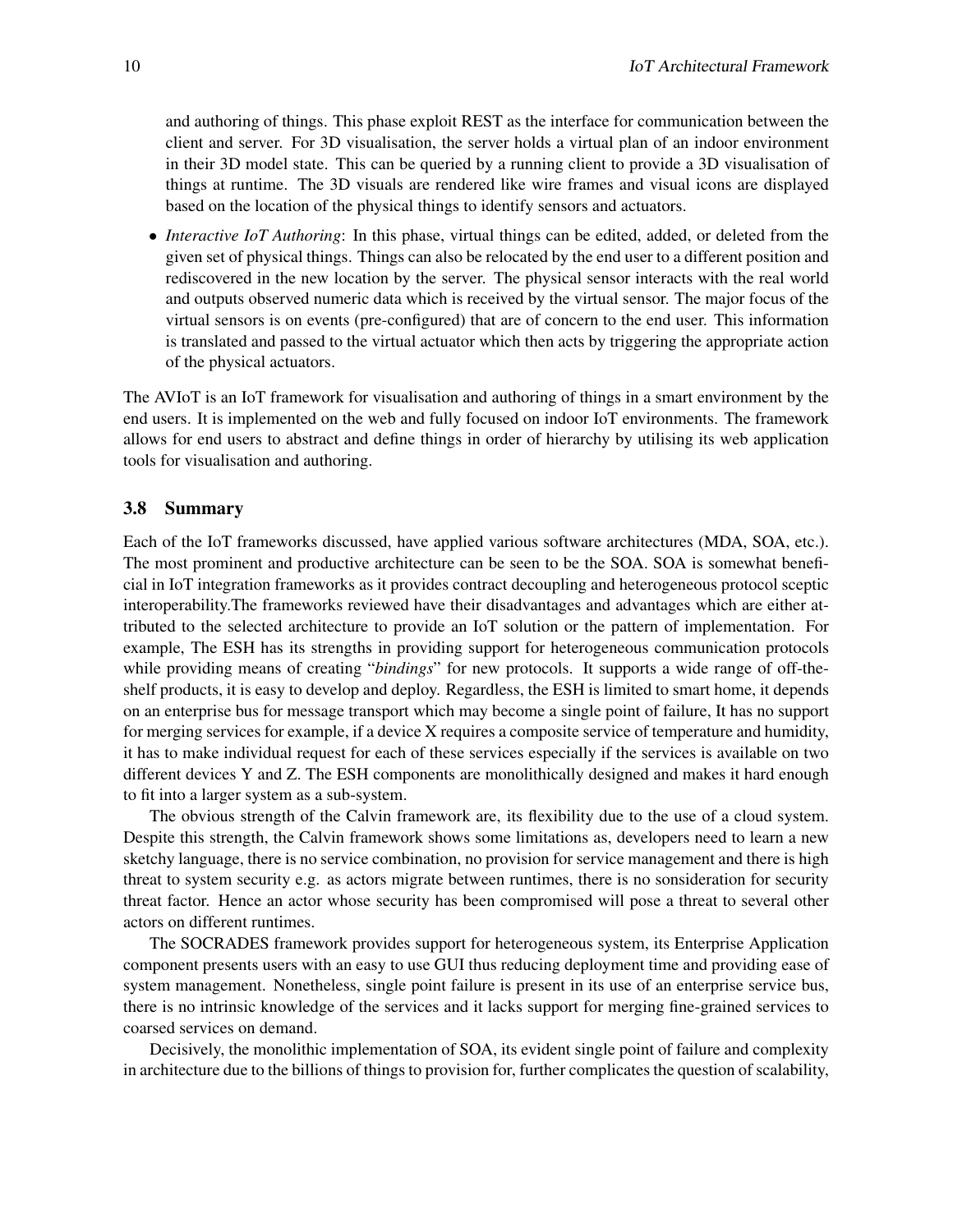fault tolerance and reliability. An IoT connection and integration framework needs to be scalable enough to support billions of things connected, it should tolerate common faults such as latency and provide a means for identifying, merging, recreating and granting secured remote access to these services.

### 4 Proposed Approach

In building an accomplished scalable, adaptive and fault tolerant framework for IoT, the distributed systems architectural style is a favourable approach. This way, software components are remotely accessed, via various remote access protocols. This architectural style consists of several patterns which include: *Client-server (2-tier, 3-tier or n-tier), Peer-to-Peer, Object request broker, Space based architecture, Shared nothing architecture, REST, Service-Oriented, Cloud computing pattern,* etc. To attain a scalable, evolvable and fault tolerant IoT framework, the software architectural patterns currently utilised, should be improved to accommodate the IoT paradigm and fufil the presented minimal requirements. We propose the adoption of *Microservices* which is a service based (service-oriented pattern) architecture. Microservices are characterised by the use of simple API which are thin layered (light weighted compared to SOA). While sceptics may argue microservices are same as SOA, the similarity is that they are both service based architecture with emphasis on service use and reuse. They differ in terms of their *architectural style, architectural characteristics, service characteristics* and *capabilities*. The term service in the context of SOA, is defined by [\[15\]](#page-15-16), as "*a mechanism to enable access to one or more capabilities, where the access is provided using a prescribed interface and is exercised consistent with constraints and policies as specified by the service description*". This definition defines services based on its ownership, accessibility and qualitative attributes. However, services could be further defined based on their *atomity* (size of services) and interaction (in terms of service unification). Service atomity and classification, presents a great distinctive feature between SOA and microservices. Interactions between different services are conveniently handled in microservices architecture and as such will be advantageous in an intrinsically asynchronous IoT system.

#### 4.1 Microservices for IoT

The main aim of microservices is to coordinate distributed applications as a collective implementation of services running autonomously and independently based on its described process context [\[19\]](#page-15-9). The growth in technology has seen IoT devices evolve with different communication protocols, making it difficult to achieve connectivity, scalability and integration especially in monolithically fabricated frameworks. Another challenge is the transparency of the support for legacy protocols with or without an upgrade. With the need to reduce power consumption to achieve an eco-friendly envinroment, IoT devices has been designed to consume less energy and as such, limiting its resources (storage, processing capacity, etc.). This has also become a challenge in IoT from their device perspective. Devices are expected to run for a prolonged period, producing and consuming services, exchanging data and high payload, etc. All these core fuctionalities will in turn impair their battery life.

Microservices architecture (share-as-little-as-possible) presents the possibility to resolve these challenges as it promotes independent service deployment, service atomity , deterrent to single point failure, augment security transaction management and service choreography. The next sub-sections present an envisioned design of an IoT system in microservices architecture, based on some complex challenging issues in IoT.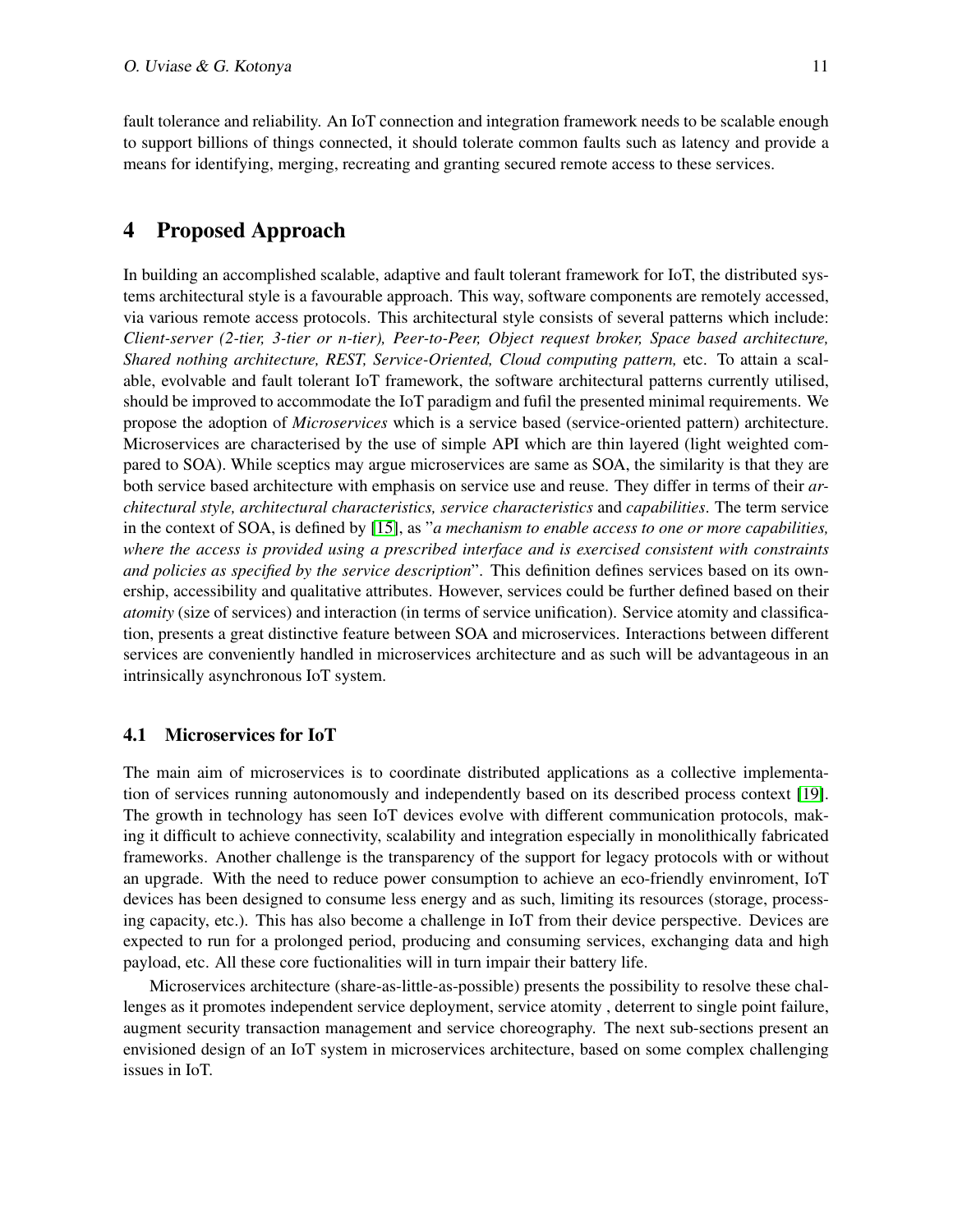#### 4.1.1 Service Identification and Classification

Microservices classifies services into

- *Functional Services*: services that support the operational functions of a smart system in an IoT domain. In IoT, these services are mostly literals (i.e. numbers, letters, etc.). These services are exposed to be utilised by an external system or device.
- *Non-Functional Services*: services that are related to non-operational tasks (such as: Logging, authentication, monitoring, authoring, auditing, etc.) but must be utilised for a reliable operation of the system. These services are not exposed and are utilised by a system or device wishing to integrate into an existing IoT system.

The concept of service taxonomy (service description) as viewed in microservices architecture, is adopted into IoT domain to reproduce an IoT architectural framework to facilitate service identification and classification.



Figure 2: Microservice for IoT Service Identification and Classification

Functional and non-functional services are clearly identified and separated. The API layer receives request and can trigger the non-functional services on its own or via the functional services to hide the non-functional service from the real world.

#### 4.1.2 Service Atomity

The fundamental concept of microservices is its fine-grained services which are single-purposed and thus perform optimally in executing that one functionality. In IoT, fine-grained services are common especially among devices with communication protocol like the MQTT, AMQP etc. One challenge in IoT is latency issue which sometimes emerge as a consequence of large, coarse-grained services been consumed by IoT devices of limited resources. In microservices, the impact of fine-grained services aids in software development, testing, deployment and maintenance. The IoT system can immensely benefit from adopting this pattern of atomized services. Building minute services accurately in microservice architecture is somewhat complex and similar problem can be faced when adapting it into IoT.

Figure [3](#page-12-0) is bolstered to fit into IoT and expel the problem associated with granular services. In microservices, the service granularity problem hinders performance and transaction management. If a transaction requires services A, B and C, it takes the sum of  $T_A$ ,  $T_B$  and  $T_C$  (where  $T_N$  is the time to process service N) time to process. Thus, if it takes 200ms to process each service, then it will take 600ms to process the transaction. A *Service Assembler* is introduced to handle consumer request and service coupling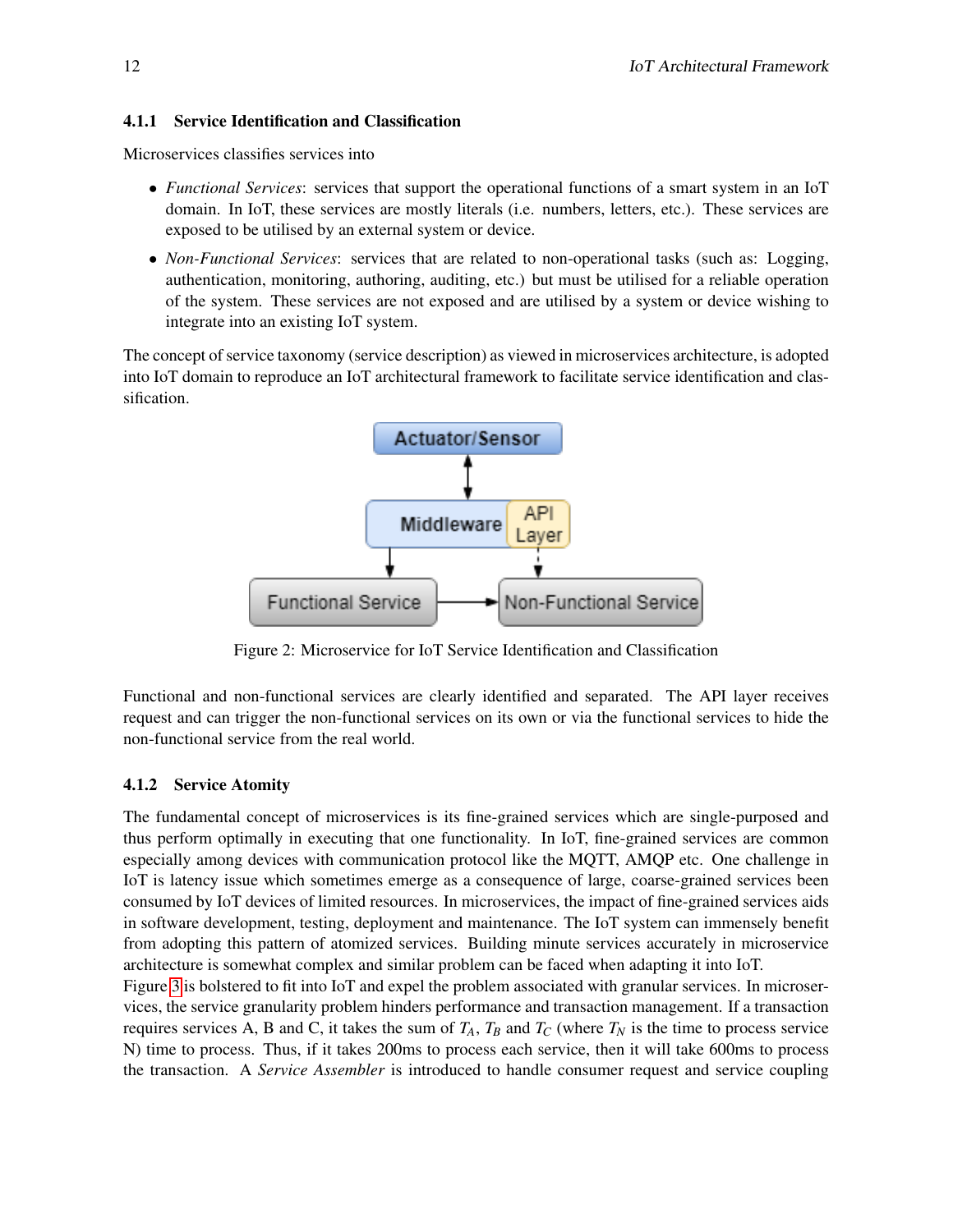<span id="page-12-0"></span>

Figure 3: Microservice for IoT Service Atomity

(combining two or more services A, B and/or C to generate a new functional service X which adheres to the service contract of the consumer based on the implementation details). With the introduction of the service assembler component, consumer request for composite service transaction is processed and dispensed by the assembler, thereby reducing the time spent on remote access call. The service assembler basically combines fine grained services to a composite service which can be advertised as a separate service depending on the amount of request for similar services or transaction.

#### 4.1.3 Service Coordination

Service coordination can be looked at as a systematic way by which services are arranged, allocated and analysed. It is based on two main service communication concepts which are *Service Choreography* and *Service Orchestration*. Service orchestration is the organisation of various services collectively by a centralised component which can be seen as the *mediator*. The *mediator* coordinates different services that are necessary to complete a particular transaction. Service orchestration is mostly dominant in SOA, hence, IoT frameworks adopting the SOA paradigm utilise an integration hub or a middle-ware in the overall architecture to provide this functionality. The deficiency in this approach is that the system may experience lags in multiple service requests required to complete a single transaction. In SOA, systems mostly rely on the combination of multiple composite (coarse-grained) services to complete a single business request. In an IoT system, services are commonly fine-grained and as such, service choreography will be enough for small scale IoT systems.

As commonly used in microservices, service choreography is the organisation of several services to execute a single transaction without a central mediator. This initiates a chain reaction or service chaining, where one service calls another service and the other service calls another until the last required service is called. While this is inexpedient as it will increase the remote access call time for multiple service requests, the addition of an autonomous service assembler component will be beneficial in reducing the call time. Service chaining is uncomplicated in IoT considering its fine grained services which comprises mostly of literals. The service assembler functions in a manner to eliminate the need for a new remote service contract after *service combination*. Other components like the service auditor, service monitor etc. are involved in the runtime operation of the service assembler as seen in Figure [4](#page-13-0)

#### 4.1.4 Interoperability in IoT

The IoT paradigm is built around service sharing and to achieve interoperability, IoT frameworks should allow service coupling and recoupling. In microservices, the API Layer is used rather than the Enterprise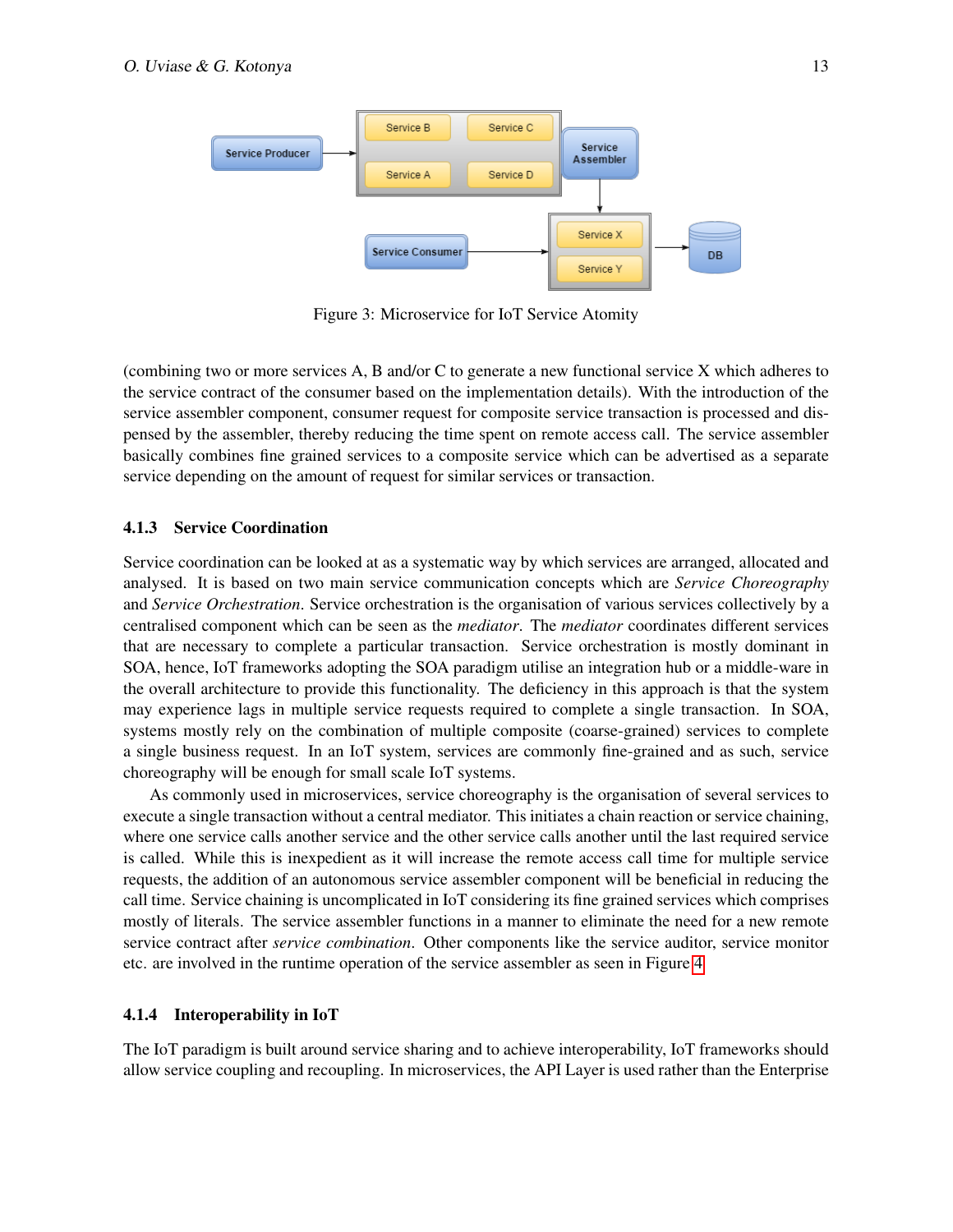<span id="page-13-0"></span>

Figure 4: IoT Consolidated Service Topology

Service Bus (ESB) conventionally used in SOA. The benefit of this API approach to IoT is that it allows for the level of granularity of services to be changed without affecting the consumers. For instance, a coarse grained service can be dismantled into finer grains or vice versa to increase performance, scalability and ease of deployment of the system. With the API component, the consumers do not need to change service contract or adapt themselves. Rather, the API knows to call the split service when a call is made to the coarse service. IoT will do better to benefit from an implemented intelligent API layer. Unlike SOA middle-ware that utilises a mediator for service orchestration, message enhancement and protocol transformation implemented within the ESB, an intelligent API layer for IoT will make use of smaller components. These components are not enclosed within the API layer, but will be available at runtime to execute similar functionality e.g. service combination, *contract decoupling* etc. These components will compensate for heterogeneous protocol support which lacks in a standard microservice architecture.

<span id="page-13-1"></span>

Figure 5: Microservice for IoT Architecture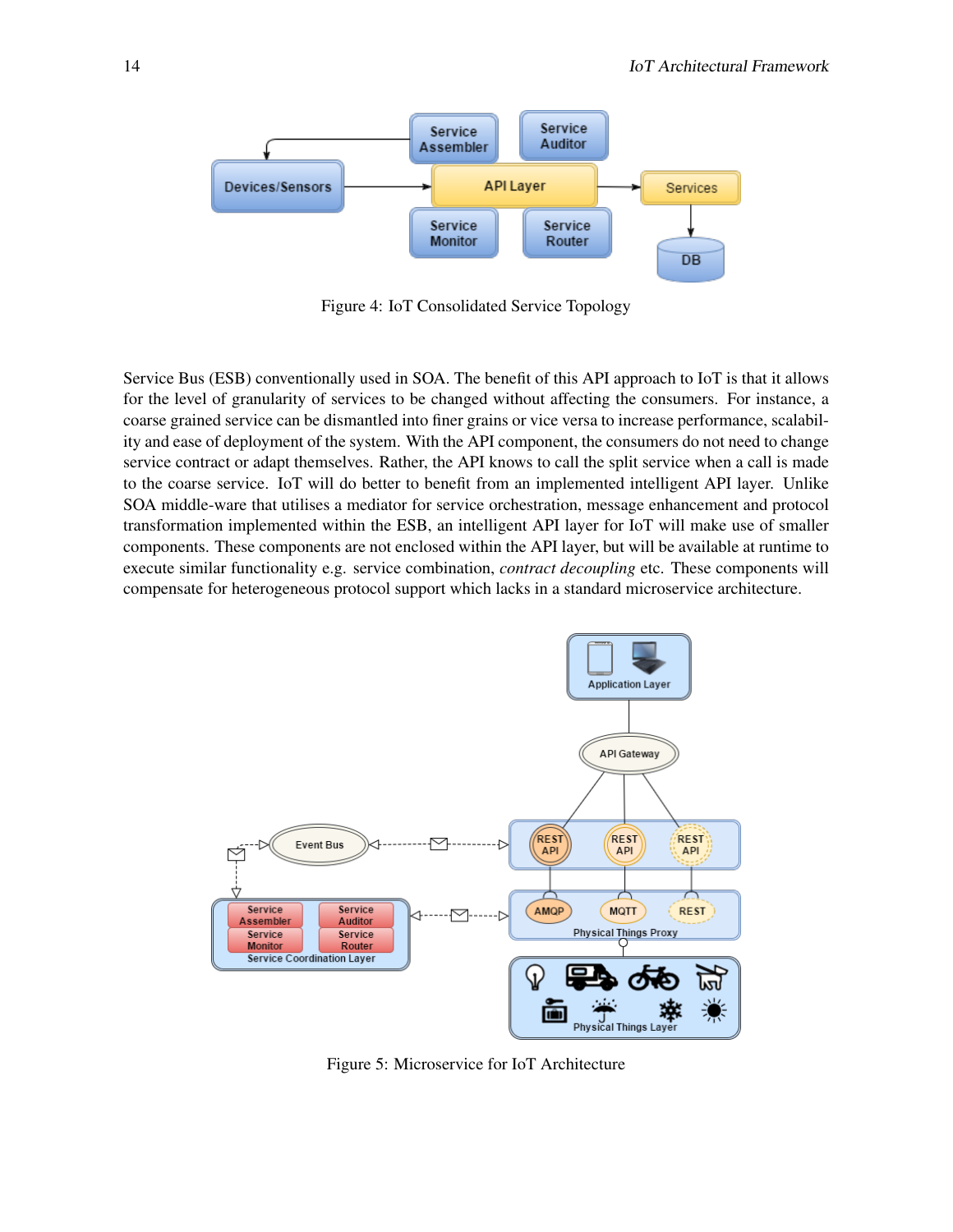Figure [5](#page-13-1) represents a Microservice architecture for IoT. The introduction of the *service coordination layer* is to facilitate service identification, classification, combination and choreography. The figure shows several microservices implementing the various required interface (e.g MQTT, REST, etc.) which are provided by the physical sensing things. For example, if weather report is requested from the application layer, it makes a call to the API Gateway which then calls the appropriate REST API and the *command* sent via the Event Bus. On receiving the command, the event bus transports the request to the service coordination layer (were necessary service identification, discovery, binding and routing is done). The command is channelled through the relevant protocol and the physical device acts accordingly. In the case of physically sensed activity, the event update is sent via the provided protocol to the service coordination layer. This event update is pushed via the event bus to a well-suited REST API and the update reflected on the mobile device.

### 5 Conclusion and Future Work

This paper has explored the lingering problems in integrating IoT devices and systems. It has reviewed some existing framework with much focus on the adapted SOA paradigm. This paper has further proposed an architectural framework for IoT which will also be advantageous from the developers' point of view. As more devices gets connected to the internet, there is a need for a highly scalable, extensible and fault tolerant integration framework. Our belief is that adopting the microservice architecture in IoT to remodel integration frameworks, will enhance the reliability of IoT systems. The proposed framework is yet to be fully implemented and tested but it presents a direction of investigation for the IoT community on ways the problem of scalability, fault tolerance, ease of deployment, inter-domain communication, ease of development and lightweight implementation can be resolved.

### References

- <span id="page-14-3"></span>[1] *Eclipse SmartHome*. Available at [https://eclipse.org/smarthome/getting-started.html#](https://eclipse.org/smarthome/getting-started.html#developers) [developers](https://eclipse.org/smarthome/getting-started.html#developers).
- <span id="page-14-1"></span>[2] *Gartner Says 6.4 Billion Connected*. Available at <http://www.gartner.com/newsroom/id/3165317>.
- <span id="page-14-0"></span>[3] *The Internet of Things Needs Openness and Industry Collaboration to Succeed, Says Samsung Electronics CEO BK Yoon*. Available at [http://www.samsung.com/uk/news/local/the-internet-of-things-needs-openness](http://www.samsung.com/uk/news/local/the-internet-of-things-needs-openness-and-industry-collaboration-to-succeed-says-samsung-electronics-ceo-bk-yoon)[and-industry-collaboration-to-succeed-says-samsung-electronics-ceo-bk-yoon.](http://www.samsung.com/uk/news/local/the-internet-of-things-needs-openness-and-industry-collaboration-to-succeed-says-samsung-electronics-ceo-bk-yoon)
- <span id="page-14-4"></span>[4] *IoT development made simple*. Available at [https://iot.eclipse.org/resources/white-papers/](https://iot.eclipse.org/resources/white-papers/Eclipse%20IoT%20White%20Paper%20-%20The%20Three%20Software%20Stacks%20Required%20for%20IoT%20Architectures.pdf) [Eclipse%20IoT%20White%20Paper%20-%20The%20Three%20Software%20Stacks%20Required%](https://iot.eclipse.org/resources/white-papers/Eclipse%20IoT%20White%20Paper%20-%20The%20Three%20Software%20Stacks%20Required%20for%20IoT%20Architectures.pdf) [20for%20IoT%20Architectures.pdf](https://iot.eclipse.org/resources/white-papers/Eclipse%20IoT%20White%20Paper%20-%20The%20Three%20Software%20Stacks%20Required%20for%20IoT%20Architectures.pdf).
- <span id="page-14-6"></span>[5] Allseen Alliance (2016): *AllJoyn Framework*. Available at [https://allseenalliance.org/framework/](https://allseenalliance.org/framework/documentation/learn/architecture) [documentation/learn/architecture](https://allseenalliance.org/framework/documentation/learn/architecture).
- <span id="page-14-5"></span>[6] Hendrik Bohn, Andreas Bobek & Frank Golatowski (2006): *SIRENA-Service Infrastructure for Realtime Embedded Networked Devices: A service oriented framework for different domains*. In: Networking, International Conference on Systems and International Conference on Mobile Communications and Learning Technologies, 2006. ICN/ICONS/MCL 2006. International Conference on, IEEE, pp. 43–43, doi[:10.1109/icniconsmcl.2006.196.](http://dx.doi.org/10.1109/icniconsmcl.2006.196)
- <span id="page-14-2"></span>[7] Rajkumar Buyya & Amir Vahid Dastjerdi (2016): *Internet of Things: Principles and Paradigms*, pp. 79–102. Elsevier.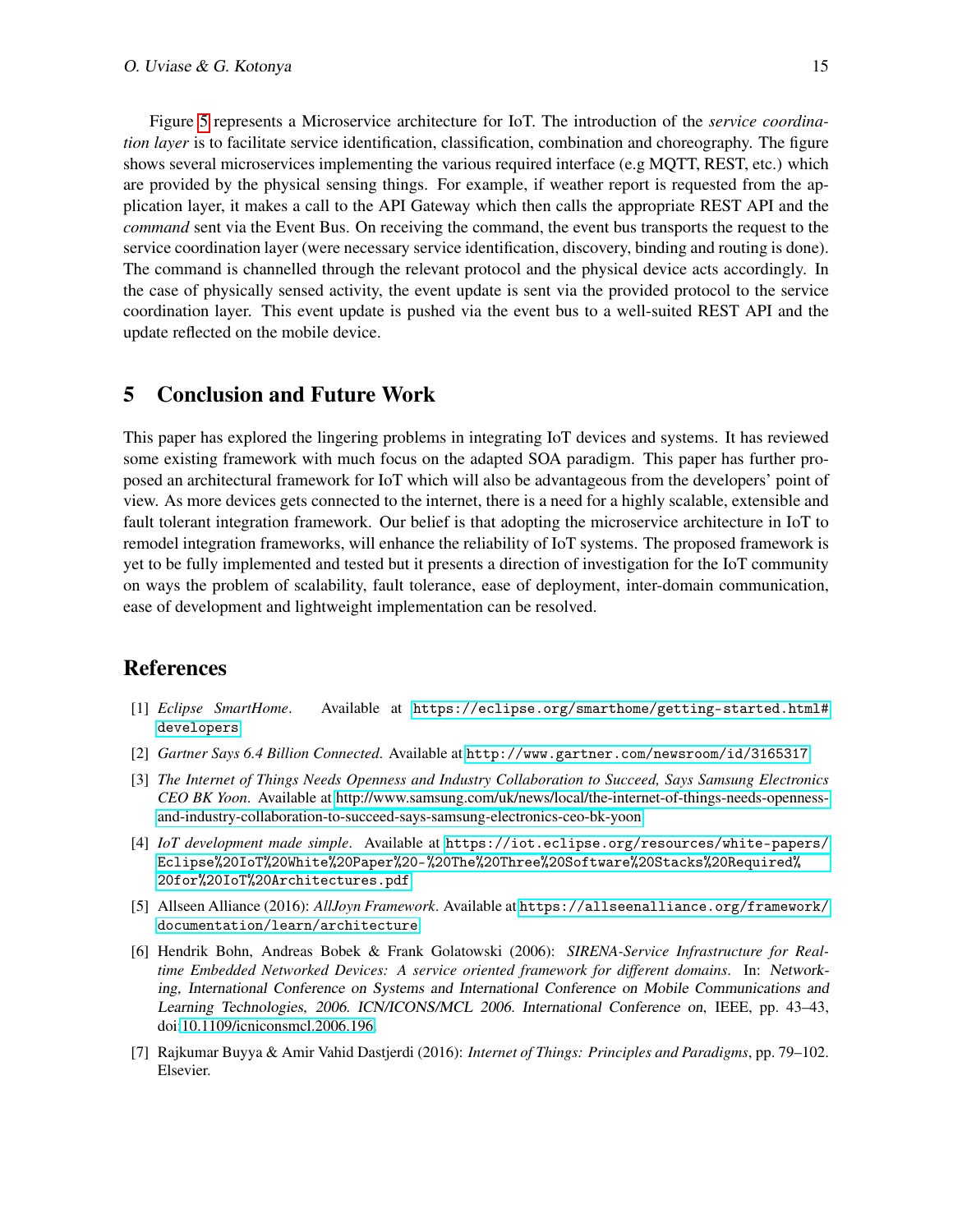- <span id="page-15-2"></span>[8] Shanzhi Chen, Hui Xu, Dake Liu, Bo Hu & Hucheng Wang (2014): *A Vision of IoT: Applications, Challenges, and Opportunities With China Perspective*. IEEE Internet of Things Journal 1(4), pp. 349–359, doi[:10.1109/jiot.2014.2337336.](http://dx.doi.org/10.1109/jiot.2014.2337336)
- <span id="page-15-8"></span>[9] Giacomo Ghidini, Vipul Gupta & Sajal K Das (2010): *SNViz: Analysis-oriented Visualization for the Internet of Things*. Available at [https://pdfs.semanticscholar.org/93cf/](https://pdfs.semanticscholar.org/93cf/3aca8cdfc8f48c4ad595d886079a5b72bd45.pdf) [3aca8cdfc8f48c4ad595d886079a5b72bd45.pdf](https://pdfs.semanticscholar.org/93cf/3aca8cdfc8f48c4ad595d886079a5b72bd45.pdf).
- <span id="page-15-6"></span>[10] Patrick Guillemin, F Berens, O Vermesan, P Friess, M Carugi & G Percivall (2015): *Internet of Things: position paper on standardization for IoT technologies*. Available at [http:](http://www.internet-of-things-research.eu/pdf/IERC_Position_Paper_IoT_Standardization_Final.pdf) [//www.internet-of-things-research.eu/pdf/IERC\\_Position\\_Paper\\_IoT\\_Standardization\\_](http://www.internet-of-things-research.eu/pdf/IERC_Position_Paper_IoT_Standardization_Final.pdf) [Final.pdf](http://www.internet-of-things-research.eu/pdf/IERC_Position_Paper_IoT_Standardization_Final.pdf).
- <span id="page-15-15"></span>[11] Yuna Jeong, Hyuntae Joo, Gyeonghwan Hong, Dongkun Shin & Sungkil Lee (2015): *AVIoT: Web-based interactive authoring and visualization of indoor internet of things*. IEEE Transactions on Consumer Electronics 61(3), pp. 295–301, doi[:10.1109/tce.2015.7298088.](http://dx.doi.org/10.1109/tce.2015.7298088)
- <span id="page-15-14"></span>[12] Dongsik Jo & Gerard Jounghyun Kim (2016): *ARIoT: scalable augmented reality framework for interacting with Internet of Things appliances everywhere*. IEEE Transactions on Consumer Electronics 62(3), pp. 334– 340, doi[:10.1109/tce.2016.7613201.](http://dx.doi.org/10.1109/tce.2016.7613201)
- <span id="page-15-5"></span>[13] Jussi Kiljander, Alfredo D'elia, Francesco Morandi, Pasi Hyttinen, Janne Takalo-Mattila, Arto Ylisaukko-Oja, Juha-Pekka Soininen & Tullio Salmon Cinotti (2014): *Semantic interoperability architecture for pervasive computing and internet of things*. IEEE access 2, pp. 856–873, doi[:10.1109/ACCESS.2014.2347992.](http://dx.doi.org/10.1109/ACCESS.2014.2347992)
- <span id="page-15-3"></span>[14] Yi Liu, He Wang, Junyu Wang, Kan Qian, Ning Kong, Kaijiang Wang, Yiwei Shi & Lirong Zheng (2014): *Enterprise-Oriented IoT Name Service for Agriculture Product Supply Chain Management*. doi[:10.1109/iiki.2014.55.](http://dx.doi.org/10.1109/iiki.2014.55)
- <span id="page-15-16"></span>[15] C Matthew MacKenzie, Ken Laskey, Francis McCabe, Peter F Brown, Rebekah Metz & Booz Allen Hamilton (2006): *Reference model for service oriented architecture 1.0*. Available at [https://www.oasis-open.](https://www.oasis-open.org/committees/download.php/18486/pr2changes.pdf) [org/committees/download.php/18486/pr2changes.pdf](https://www.oasis-open.org/committees/download.php/18486/pr2changes.pdf).
- <span id="page-15-0"></span>[16] Adrian McEwen & Hakim Cassimally (2013): *Designing the Internet of Internet*, first edition. John Wiley and Sons, West Sussex, PO19 8SQ, United Kingdom.
- <span id="page-15-12"></span>[17] Xuan Thang Nguyen, Huu Tam Tran, Harun Baraki & Kurt Geihs (2015): *FRASAD: A framework for modeldriven IoT Application Development*. In: Internet of Things (WF-IoT), 2015 IEEE 2nd World Forum on, IEEE, pp. 387–392, doi[:10.1109/wf-iot.2015.7389085.](http://dx.doi.org/10.1109/wf-iot.2015.7389085)
- <span id="page-15-10"></span>[18] Per Persson & Ola Angelsmark (2015): *Calvin–Merging Cloud and IoT*. Procedia Computer Science 52, p. 210–217, doi[:10.1016/j.procs.2015.05.059.](http://dx.doi.org/10.1016/j.procs.2015.05.059)
- <span id="page-15-9"></span>[19] Mark Richards (2016): *Microservices vs. service-oriented architecture*. O'Reilly Media.
- <span id="page-15-11"></span>[20] Luciana Moreira Sá De Souza, Patrik Spiess, Dominique Guinard, Moritz Köhler, Stamatis Karnouskos & Domnic Savio (2008): *SOCRADES: A Web Service Based Shop Floor Integration Infrastructure*. The Internet of Things Lecture Notes in Computer Science, p. 50–67, doi[:10.1007/978-3-540-78731-0\\_4.](http://dx.doi.org/10.1007/978-3-540-78731-0_4)
- <span id="page-15-1"></span>[21] John A. Stankovic (2014): *Research Directions for the Internet of Things*. IEEE Internet of Things Journal 1(1), p. 3–9, doi[:10.1109/jiot.2014.2312291.](http://dx.doi.org/10.1109/jiot.2014.2312291)
- <span id="page-15-13"></span>[22] Nguyen Xuan Thang, Michael Zapf & Kurt Geihs (2011): *Model driven development for data-centric sensor network applications*. In: Proceedings of the 9th International Conference on Advances in Mobile Computing and Multimedia, ACM, pp. 194–197, doi[:10.1145/2095697.2095733.](http://dx.doi.org/10.1145/2095697.2095733)
- <span id="page-15-4"></span>[23] Charalampos Tsirmpas, Athanasios Anastasiou, Panagiotis Bountris & Dimitris Koutsouris (2015): *A New Method for Profile Generation in an Internet of Things Environment: An Application in Ambient-Assisted Living*. IEEE Internet of Things Journal 2(6), pp. 471–478, doi[:10.1109/jiot.2015.2428307.](http://dx.doi.org/10.1109/jiot.2015.2428307)
- <span id="page-15-7"></span>[24] Ovidiu Vermesan, Peter Friess, Patrick Guillemin, Sergio Gusmeroli, Harald Sundmaeker, Alessandro Bassi, Ignacio Soler Jubert, Margaretha Mazura, Mark Harrison, Markus Eisenhauer et al. (2011): *Internet of things strategic research roadmap*, pp. 9–52. 1, Rivers Publishers Aalborg.